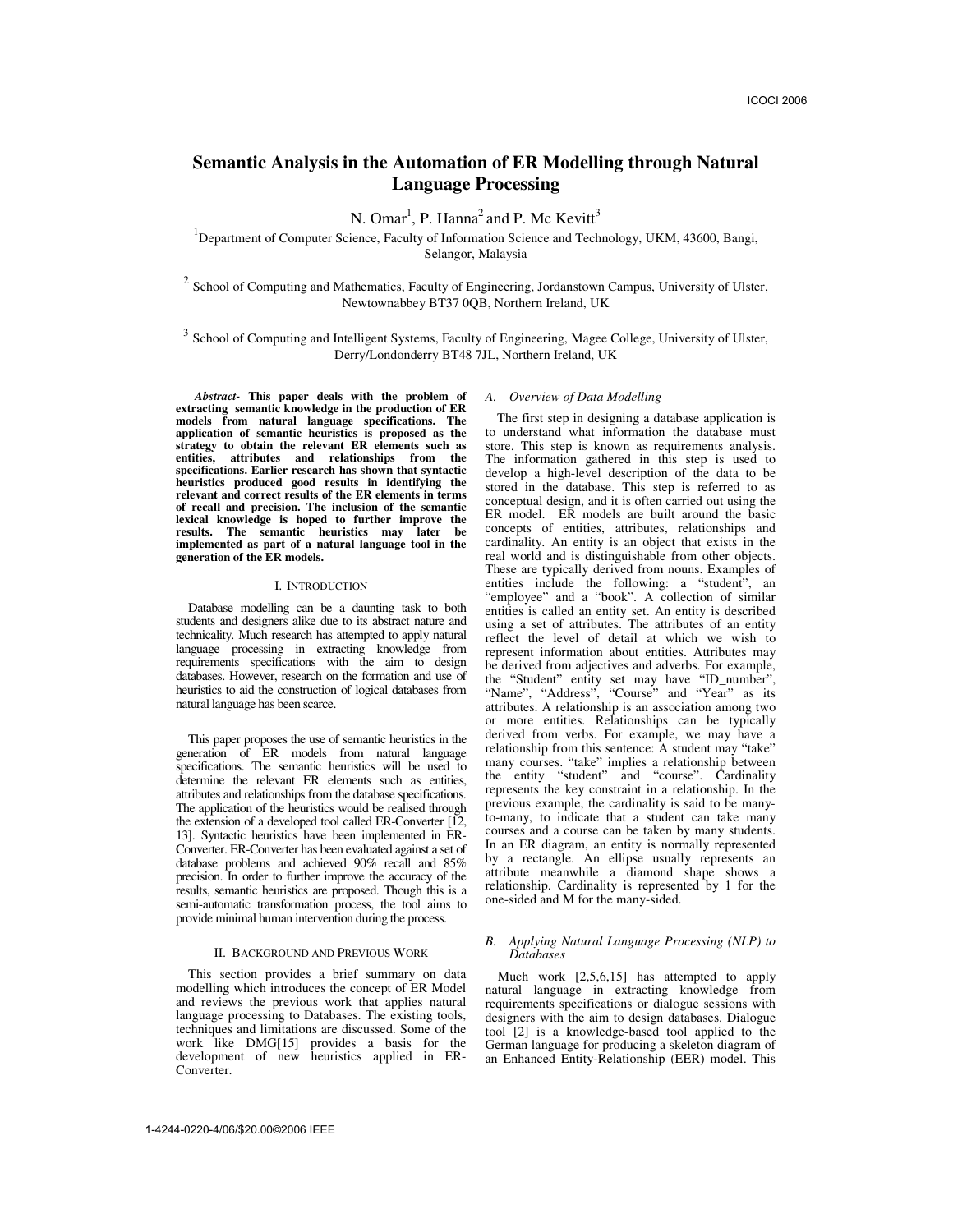tool is part of a larger database design system known as RADD (Rapid Application and Database Development) which consists of other components that form a complex tool. In order to obtain knowledge from the designer, a moderated dialogue is established during the design process. The transformation of the structure of natural language sentences into EER model structures is a process which is based on heuristic assumptions and pragmatic interpretation. The aim of the pragmatic interpretation is the mapping of the natural language input onto EER model structures using the results of the syntactic and semantic analyses. One major limitation in this system is that the accuracy of the EER model produced depends on the size and complexity of the grammar used and the scope of lexicon.

ANNAPURNA [5] is project aimed to provide a computerized environment for semi-automatic database design from knowledge acquisition up to generating an optimal database schema for a given database management system. ANNAPURNA concentrated on the phases concerned with acquiring the terminological rules. The first step in acquisition of the terminological knowledge involves extracting the knowledge from queries and rules that have the form of natural language expressions. The knowledge obtained would then be put into the form of Sdiagrams. An S-diagram is a graphical data model which can be used to specify classes (for example room and door), subclass connections between classes (for example rooms and doors are physical objects) and attributes. The limitation of the above work is that the use of S-diagrams performs best when the complexity is small.

DMG [15] is a rule based design tool which maintains rules and heuristics in several knowledge bases. A parsing algorithm which accesses information of a grammar and a lexicon is designed to meet the requirements of the tool. During the parsing phase, the sentence is parsed by retrieving necessary information from the grammar, represented by syntactic rules and the lexicon. The parsing results are processed further on by rules and heuristics which set up a relationship between linguistic and design knowledge. The DMG has to interact with the user if a word does not exist in the lexicon or the input of the mapping rules is ambiguous. The linguistic structures are then transformed by heuristics into EER concepts. Though DMG proposed a large number of heuristics to be used in the transformation from natural language to EER models, the tool has not yet been developed into a practical system.

E-R generator [6] is another rule-based system that generates E-R models from natural language specifications. The E-R generator consists of two kinds of rules: specific rules linked to semantics of some words in sentences, and generic rules that identify entities and relationships on the basis of the logical form of the sentence and on the basis of the entities and relationships under construction. The knowledge representation structures are constructed by a natural language understander (NLU) system which uses a semantic interpretation approach. There are situations in which the system needs assistance

from the user in order to resolve ambiguities such as the attachment of attributes and resolving anaphoric references.

CM-Builder [9] is a natural language based CASE tool which aims at supporting the analysis stage of software development in an object-oriented framework. The tool uses natural language processing techniques to analyse software requirements documents and produces initial conceptual models represented in Unified Modelling Language. The system uses discourse interpretation and frequency analysis in producing the conceptual models. CM-Builder still has some limitation in the linguistic analysis. For example, attachment of postmodifiers such as prepositional phrases and relative clauses is limited. Other shortcomings include the state of the knowledge bases which are static and not easily updateable nor adaptive.

Heuristics, based on linguistic rules, are reported to be utilized in many of the systems like ANNAPURNA [5], DMG [15] and RADD [2]. However, only DMG [15] presents a precise set of heuristics used in deriving an EER model. The heuristics presented, however, are mainly based on syntax. This research aims to fill in the gap by proposing a new set of semantic heuristics.

### III. SYNTACTIC HEURISTICS TO IDENTIFY ER **ELEMENTS**

Heuristics represent an indefinite assumption [15], often guided by common sense, to provide good but not necessarily optimal solutions to difficult problems, easily and quickly [16]. Research on the formation and use of heuristics to aid the construction of logical database structures from natural language has been scarce. The only existing work that proposes a large number of heuristics to be used in the transformation from natural language to ER models is DMG [15]. However the work has not been implemented. The authors of DMG proposed both syntactic and semantic heuristics to be applied in extracting knowledge from requirements specifications. Although E-R Generator [6] and RADD [2] utilized heuristics in their work, they do not detail a precise set of heuristics in their approach. Chen [3] suggested that the basic constructs of English sentences could be mapped into ER schemas in a natural way and presented a set of rules to put forward the ideas. Though the set are referred to as "rules", Chen mentioned that they are better viewed as "guidelines" as it is possible to find counter examples to them. Here we regard Chen's "rules" as heuristics as they are largely "rules-of-thumb" based on observations rather than theoretically derived. Only heuristics for language syntax are considered and proposed at this stage.

Here, a selection of the syntactic heuristics applied in the transformation from database specifications to the data modeling constructs is presented. These heuristics are gathered from past work [3,14,15] and some are newly formed [12,13]. A complete set of these heuristics can be found in [13]. Some examples in terms of sentences are provided to illustrate the application of heuristics which are context dependent.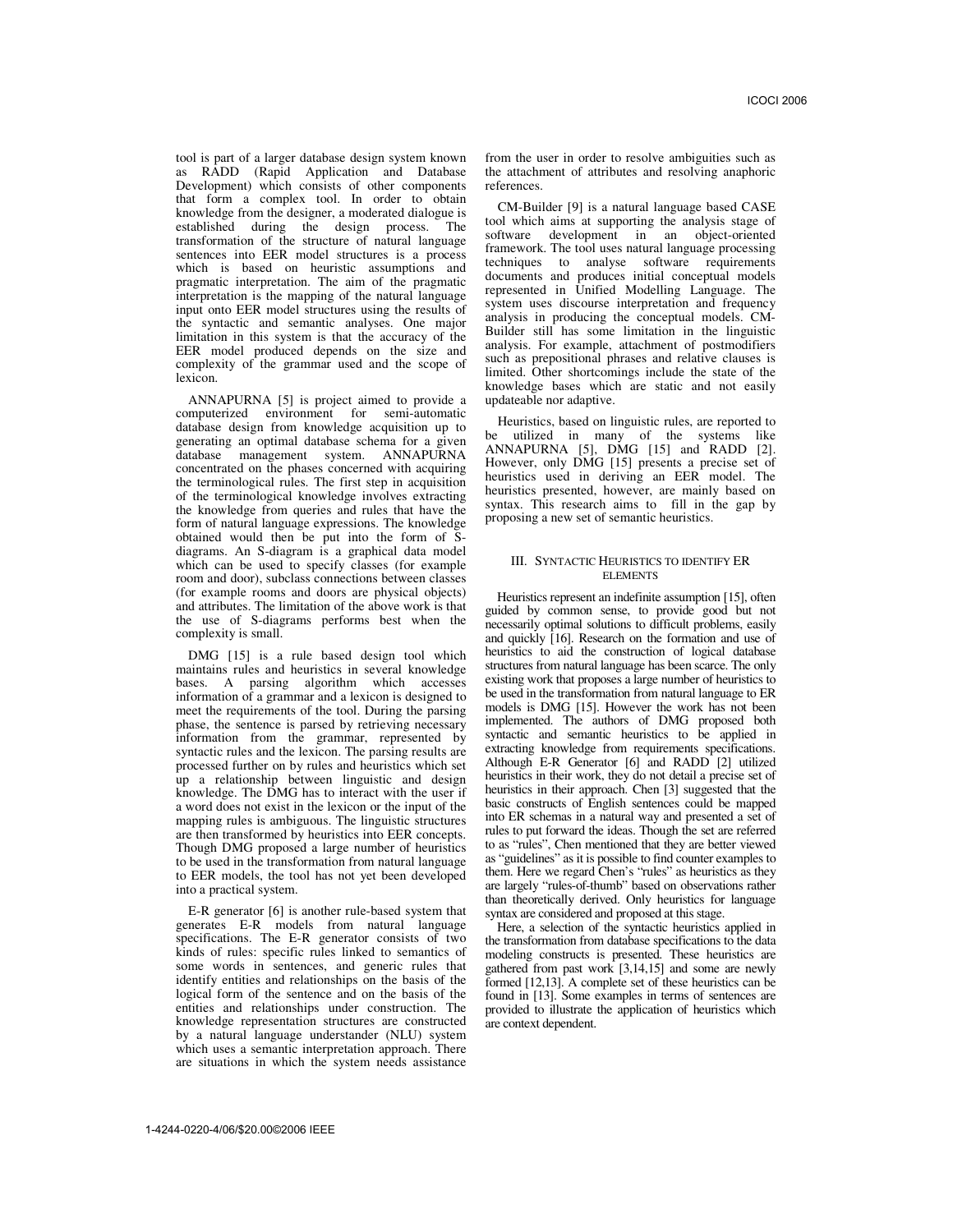Heuristics to determine entities:

- 1. Heuristic HE2: A common noun may indicate an entity type [3,15].
- 2. Heuristic HE3: A proper noun may indicate an entity [3,15].
- 3. Heuristic HE7: If consecutive nouns are present, check the last noun. If it is not one of the words in set S where S={number, no, code, date, type, volume, birth, id, address, name}, most likely it is an entity type. Else it may indicate an attribute type.

Heuristics to exclude non-potential entity types candidates:

- 1. Heuristic HEX: A noun such as "record", "database", "company", "system", "information" and "organization" may not be a suitable candidate for an entity type. For example, "company" may indicate the business environment and should not be included as part of the entity types. Examples:
	- a. "An insurance company wishes to create a database to keep track of its operations."
	- b. "An organization purchases items from a number of suppliers."

Heuristics to determine attributes:

- 1. Heuristic HA6: Genitive case in the noun phrase may indicate an attributive function [15].
- 2. Heuristic HA8: If a noun is followed directly by another noun and the latter belongs to set S where S={number, no, code, date, type, volume, birth, id, address, name}, this may indicate that both words are an attribute. Else it is most likely to be an entity.

Heuristics to determine relationships:

- 1. Heuristic HR1: An adverb can indicate an attribute for relationship [3].
- 2. Heuristic HR4: A verb followed by a preposition such as "on", "in", "by" and "to" may indicate a relationship type. For example: "Persons work on projects." Other examples include "assigned to" and "managed by".

Heuristics to determine cardinalities:

- 1. Heuristic HC2: The adjective "many" or "any" may suggest a maximum cardinality. For example:
	- a. "A surgeon can perform many operations."
	- b. "Each diet may be made of any number of servings."
- 2. Heuristic HC3: A comparative adjective "more" followed by the preposition "than" and a cardinal number may indicate the degree of the cardinality between two entities. For example: "Each patient could have more than one operation."

The syntactic heuristics were tested through the implementation of ER-Converter. The approach in the evaluation uses methods for evaluating Information Extraction systems, primarily Message Understanding Conferences (MUC) [8] evaluations i.e. recall and precision. Recall is percentage of all the possible correct answers produced by the system. Precision is the percentage of answers that are correctly identified by the system. In any system, both precision and recall should be as close to 100% as possible. However, in general, an increase in precision tends to decrease recall and vice versa. In the context of this research, the definition of recall and precision below are adopted as used by CM-Builder [9] and new measures are defined. The evaluation results obtained from applying the syntactic heuristics in ER-Converter is 90% recall and 85% precision. In order to improve the accuracy of the results, semantic analysis of the natural language specifications is deemed as a promising approach.

# IV. SEMANTIC ANALYSIS

In order to resolve a wider range of problems related to ambiguities in requirements' specifications such as anaphoric references or nominalization, without pre-processing text or using restricted language, semantic analysis of the sentences may be necessary to handle such issues. Semantic analysis involves a process whereby meaning representations are created and assigned to linguistic inputs [10]. The 'understanding' of the results of the parsing, lexical information, context and common sense reasoning is referred to as the semantic interpretation of the text. More expressive power can be added when semantic interpretation is used.

Semantic roles in objects like agent, instrument, source and location [7] may be helpful in interpreting possible elements of the ER model. Semantic roles or sometimes known as thematic roles are conceptual notions which provide a shallow semantic language for characterizing certain arguments of verbs [10]. Table 1 shows some commonly used semantic roles and their definitions.

TABLE 1 SEMANTIC ROLES AND THEIR DEFINITIONS [10]

| Semantic role      | Definition                                   |
|--------------------|----------------------------------------------|
| <b>AGENT</b>       | The volitional causer of an event            |
| <b>EXPERIENCER</b> | The experiencer of an event                  |
| <b>FORCE</b>       | The non-volitional causer of the event       |
| <b>THEME</b>       | The participant most directly affected by    |
|                    | an event                                     |
| <b>RESULT</b>      | The end product of an event                  |
| <b>CONTENT</b>     | The proposition or content of a              |
|                    | prepositional event                          |
| <b>INSTRUMENT</b>  | An instrument used in an event               |
| <b>BENEFICIARY</b> | The beneficiary of an event                  |
| <b>SOURCE</b>      | The origin of the object of a transfer event |
| <b>GOAL</b>        | The destination of an object of a transfer   |
|                    | event                                        |

The following example illustrates the concept of semantic roles:

"The purchaser (AGENT) sends an order form (THEME) to the supplier (GOAL)."

From the example, the subject, i.e. 'the purchaser' acts as an agent as the causer of the event. The object, 'order form', has the semantic role 'THEME' as it is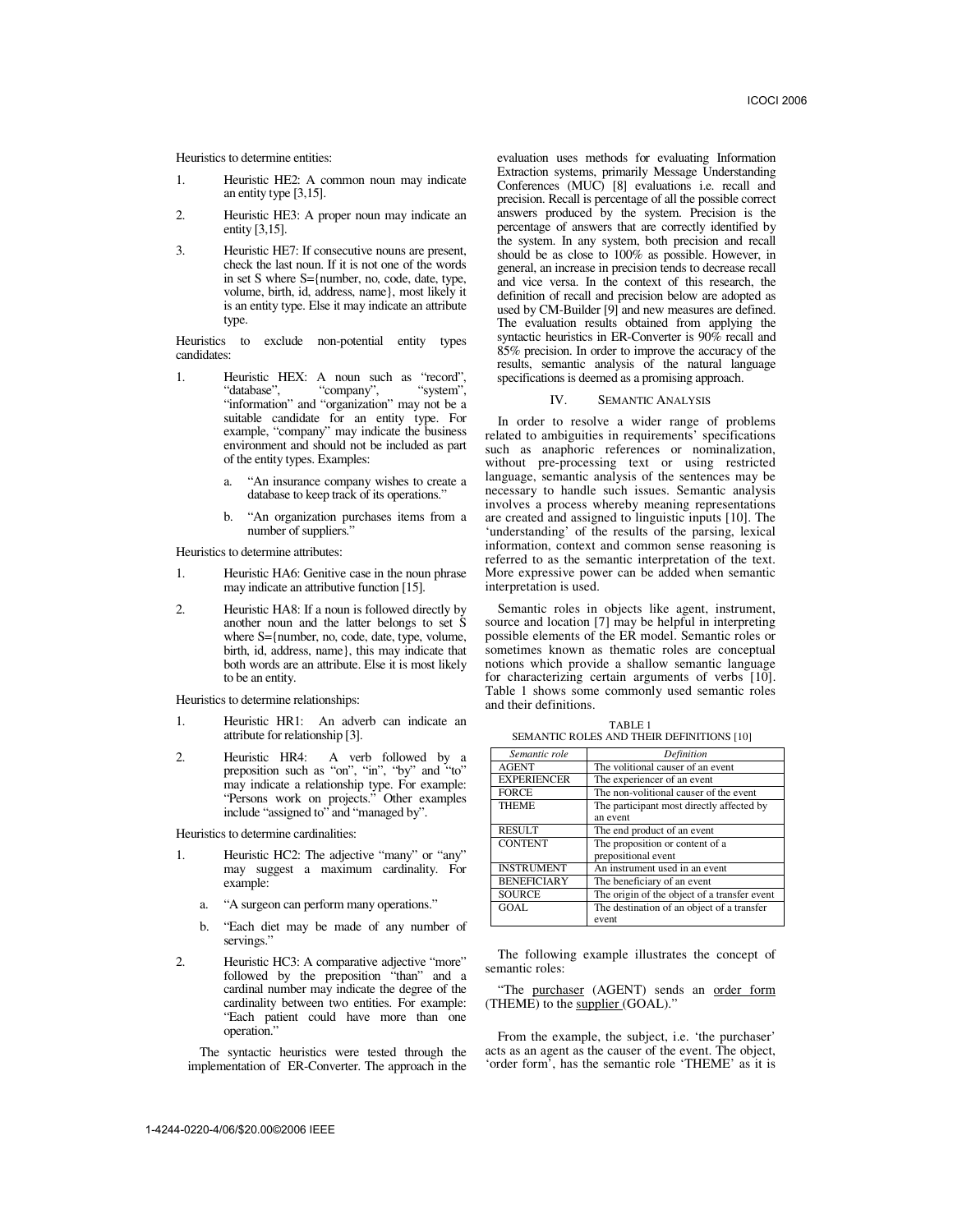directly affected by the event. 'Supplier' represents the GOAL where it is the destination of the transfer event. Other examples are as follows:

- 1. They (AGENT) may send their good (THEME) to market (GOAL) through suppliers (INSTRUMENT)
- 2. The goods (THEME) are sent by truck (INSTRUMENT) to collection centres (GOAL) in larger cities (LOCATION)

In example (1) and (2), different roles are assigned to the subject and object of the sentences depending on the context and the semantic cues. These semantic roles may assist in the pragmatic interpretation of the natural language input to an ER model. For example, the semantic roles agent, goal and instrument may indicate entity types, depending on the context. By deriving suitable heuristics from the semantic roles, it is envisaged that these could assist in deriving ER elements which syntactic heuristics fail to identify. In addition, the semantic heuristics may also add extra evidence on some of the elements that has been identified through syntactic clues. DMG [15] and [11] may provide a basis for such heuristics.

## V. CURRENT WORK

At present, the development of the semantic heuristics is still in early stage. Once the heuristics are developed, a manual test will be carried out to test the usability of the heuristics across different domains using a training dataset. Once an optimal set of the heuristics are determined and selected, they will be implemented as part of an extension to the existing tool, ER-Converter[12]. Figure 1 shows the architecture of ER-Converter.

The process begins by reading a plain input text file containing a requirements specification of a database problem in English. For this purpose, a parser is required to parse the English sentences to obtain their part-of-speech (POS) tags before further processing. Part of speech tagging assigns each word in an input sentence its proper part of speech such as noun, verb and determiner to reflect the word's syntactic category [1]. The parser used here is Memory-Based Shallow Parser (MBSP) [4,17]. The results produced is then parsed through a semantic analyser for the semantic analysis. The parsed text is then be fed into ER-Converter to identify suitable data modeling elements from the specification. The task requires several steps to be carried out in order to achieve the desired ER model from the natural language input, each of which is listed as follows:

- Step 1: Part of speech tagging using Memory-based Shallow Parser
- Step 2: Semantic roles assignment using semantic analyser
- Step 3: Read natural language input text into system
- Step 4: Apply syntactic and semantic heuristics and assign weights
- Step 5: Human intervention
- Step 6: Attachment of attributes to their corresponding entity
- Step 7: Attachment of entities to their corresponding relationship
- Step 8: Attachment of entities to their corresponding cardinality
- Step 9: Produce final result



Fig. 1. Architecture of the ER-Converter tool

In this research, weights are used to represent uncertainty when dealing with heuristics. Each of the semantic heuristics will be assigned a specific weight ranging from 0 up to 0.9. The heuristics' weights are assigned according to the confidence level that the event is true. For example, HE2 (one of the syntactic heuristics to determine entity type) states that a common noun may indicate an entity type. It has been given a weight of 0.5. This basically means that 50% of the time this heuristic may produce the correct result, as not all nouns are entity types. Though the assignment of the weights is mainly based on intuition, these weights will be compared and reflected against the results obtained from training set.

## VI. CONCLUSION AND FUTURE WORK

We have described an approach of generating ER elements automatically from natural language specifications using a heuristics-based approach. Semantic heuristics are proposed to be utilized in conjunction with the syntactic heuristics to improve the accuracy of the results in producing the ER elements from natural language specifications. The contribution made can be applied in areas such as part of the domain model of an intelligent tutoring system, designed to assist in the learning and teaching of databases and other applications of NLP for database design.